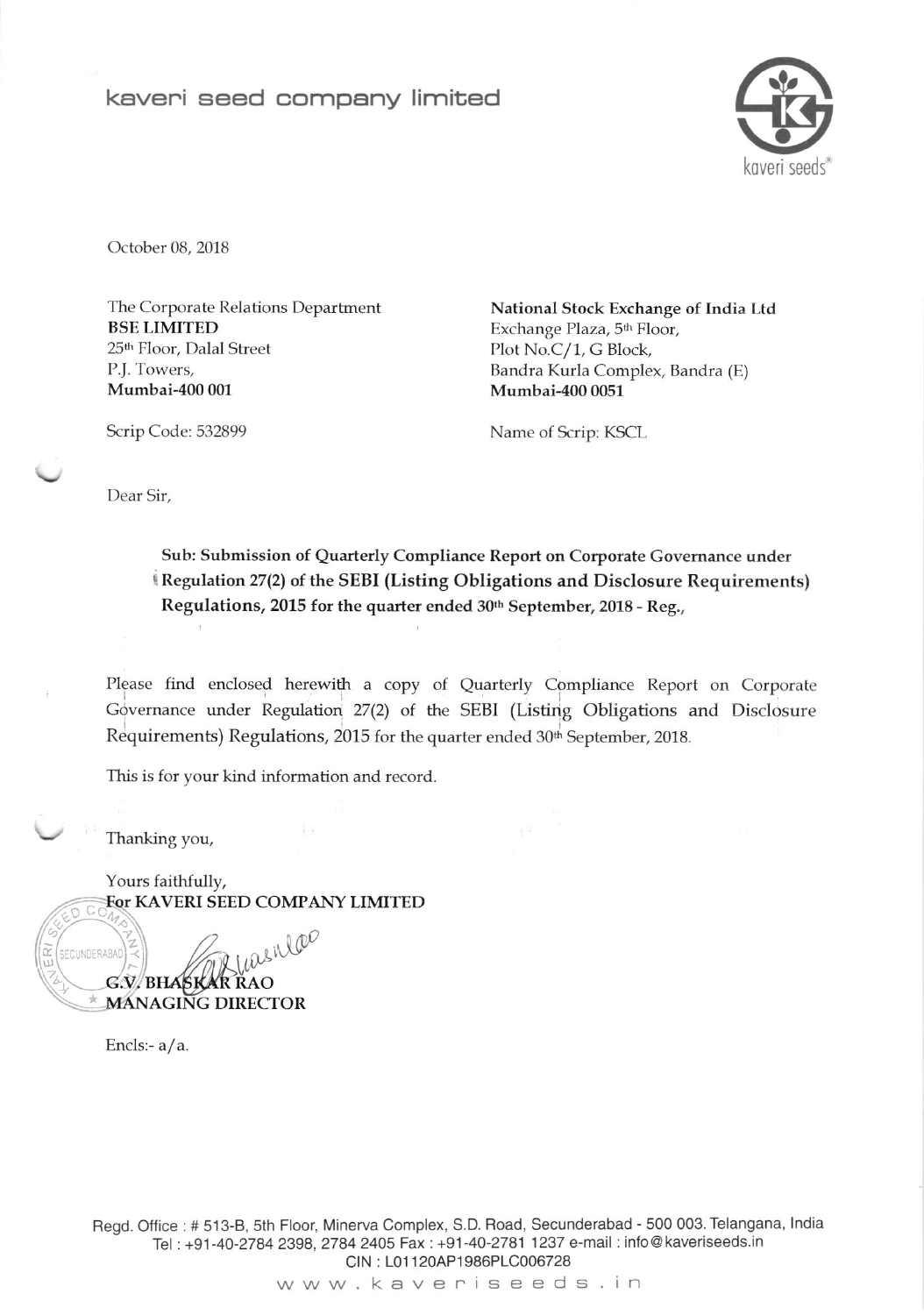| <b>ANNEXURE I</b> |  |
|-------------------|--|
|-------------------|--|

(

 $\epsilon$ 

| 1.                                        | <b>Name of Listed Entity</b><br><b>KAVERI SEED COMPANY LIMITED</b> |                                |                                                                                              |                                                                  |                 |                                                                                                                  |                                                                                                                                                                               |                                                                                                                                                                                           |  |
|-------------------------------------------|--------------------------------------------------------------------|--------------------------------|----------------------------------------------------------------------------------------------|------------------------------------------------------------------|-----------------|------------------------------------------------------------------------------------------------------------------|-------------------------------------------------------------------------------------------------------------------------------------------------------------------------------|-------------------------------------------------------------------------------------------------------------------------------------------------------------------------------------------|--|
| <b>Quarter ending</b><br>30.09.2018<br>2. |                                                                    |                                |                                                                                              |                                                                  |                 |                                                                                                                  |                                                                                                                                                                               |                                                                                                                                                                                           |  |
| Title<br>(Mr.<br>/Ms.)                    | Name of the Director                                               | PAN & DIN                      | Category<br>(Chairperson<br>/Executive/<br>Non-<br>Executive/ in<br>dependent/<br>Nominee) & | Date of<br>Appoint ment<br>in the current<br>term<br>/cessati on | Tenure*<br>1852 | No of Directorship<br>in listed entities<br>entity<br>(Refer Regulation<br>$25(1)$ of<br>Listing<br>Regulations) | Number of memberships<br>in Audit/ Stakeholder<br>including this listed Committee(s) including<br>this listed entity<br>(Refer Regulation 26(1)<br>οf<br>Listing Regulations) | No of post of<br>Chairperson in<br>Audit/ Stakeholder<br>Committee held in<br>listed entities<br>including this listed<br>entity<br>(Refer Regulation<br>26(1) of Listing<br>Regulations) |  |
| Mr.                                       | G.V. Bhaskar Rao                                                   | AARPG8379F<br>&<br>00892232    | Chairman -<br>Executive                                                                      | 15.11.2016/<br>14.11.2021                                        | <b>NA</b>       | 1                                                                                                                | <b>NIL</b>                                                                                                                                                                    | <b>NIL</b>                                                                                                                                                                                |  |
| Mrs.                                      | G. Vanaja Devi                                                     | AHBPG5812G<br>$\&$<br>00328947 | Executive                                                                                    | 15.11.2016/<br>14.11.2021                                        | <b>NA</b>       | $\mathbf{1}$                                                                                                     | <b>NIL</b>                                                                                                                                                                    | <b>NIL</b>                                                                                                                                                                                |  |
| Mr.                                       | C. Mithun Chand                                                    | AFRPC8969E<br>&<br>00764906    | Executive                                                                                    | 15.11.2016/<br>14.11.2021                                        | <b>NA</b>       | $\mathbf 1$                                                                                                      | $\overline{2}$                                                                                                                                                                | <b>NIL</b>                                                                                                                                                                                |  |
| Mr.                                       | C. Vamsheedhar                                                     | ADVPC1241M<br>$\&$<br>01458939 | Executive                                                                                    | 15.11.2016/<br>14.11.2021                                        | NA              | $1\,$                                                                                                            | $\mathbf{1}$                                                                                                                                                                  | <b>NIL</b>                                                                                                                                                                                |  |
| Dr.                                       | G. Pawan                                                           | ABTPG8553E<br>&<br>00768751    | Vice<br>Chairman -<br>Non-<br>Executive                                                      | 18.09.2006                                                       | NA              | $\mathbf{1}$                                                                                                     | <b>NIL</b>                                                                                                                                                                    | <b>NIL</b>                                                                                                                                                                                |  |
| Mr.                                       | P. Varaprasad Rao                                                  | AGMPP8280B<br>&<br>01971782    | Non-<br>Executive -<br>Independent                                                           | 18.09.2014/<br>17.09.2019                                        | 4 Years         | $\mathbf{1}$                                                                                                     | $\overline{2}$                                                                                                                                                                | $\mathbf{1}$                                                                                                                                                                              |  |

FOT KAVERI SEED COMPANY LTD

 $\underline{\mathbb{W}}$ SKAR RAO ) anaging Director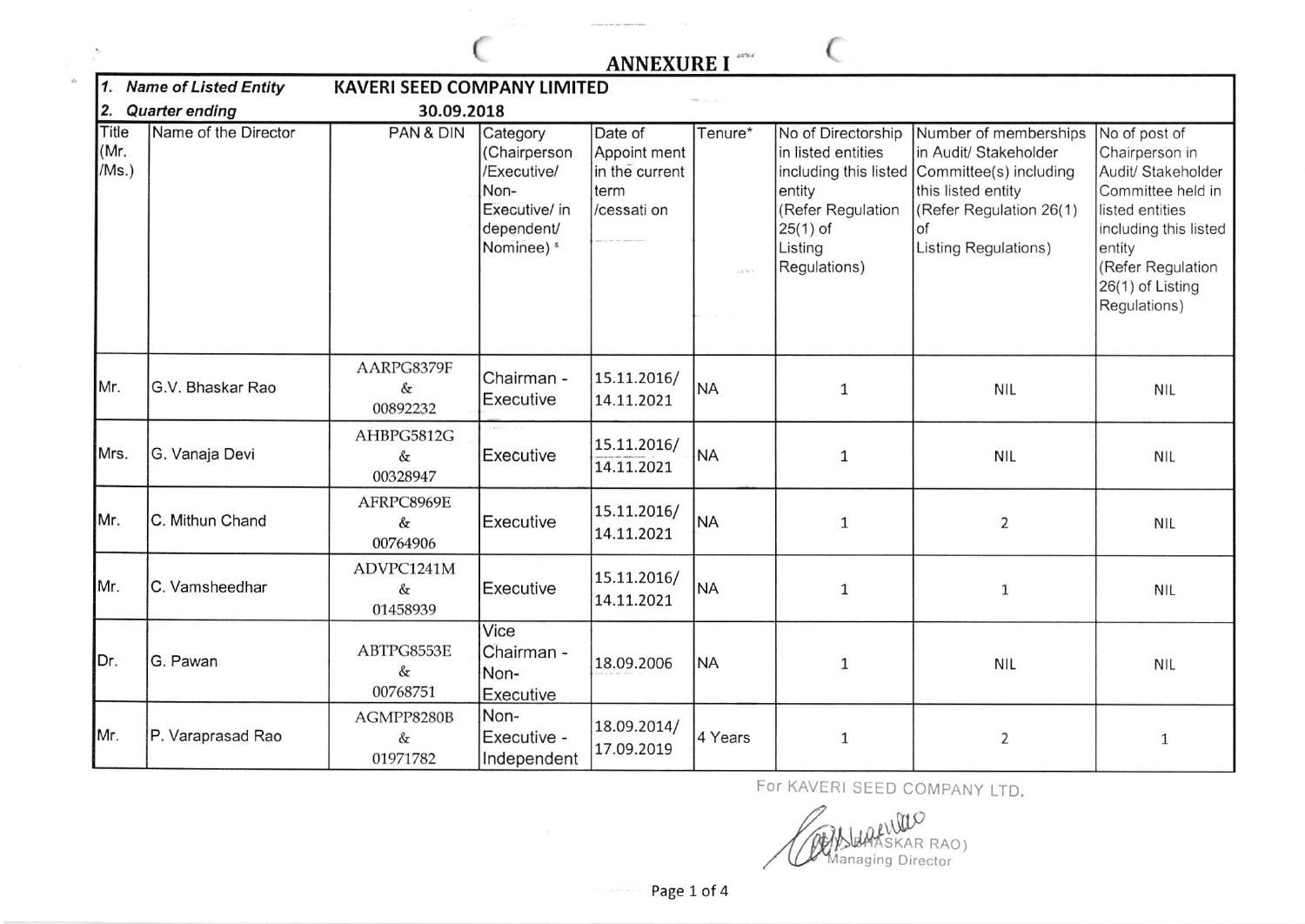| Dr.  | S. Raghuvardhan Reddy | AJPPS8649K<br>&<br>01992206 | -nor <sub>-</sub><br> Executive -<br>Independent | 18.09.2014/<br>17.09.2019 | 4 Years          |            | <b>NIL</b> |
|------|-----------------------|-----------------------------|--------------------------------------------------|---------------------------|------------------|------------|------------|
| Dr.  | S.M. Ilyas            | AHIPS5691J<br>&<br>03542011 | Non-<br>Executive -<br>Independent               | 18.09.2014/<br>17.09.2019 | 4 Years          | <b>NIL</b> | <b>NIL</b> |
| Mr.  | K. Purushotham        | AGKPK8119J<br>&<br>01540645 | Non-<br>Executive -<br>Independent               | 18.09.2014/<br>17.09.2019 | 4 Years<br>182.4 |            |            |
| Mrs. | M. Chaya Ratan        | ABJPM6721E<br>&<br>08085687 | Non-<br>Executive -<br>Independent               | 24.05.2018/<br>23.05.2023 | 4 Months         | <b>NIL</b> | <b>NIL</b> |

 $180\%$ 

**PAN number of any director would not be displayed on the website of Stock Exchange** 

<sup>a</sup>Category of directors means executive/non-executive/independent/Nominee. if a director fits into more than one category write all categories separating them with hyphen

\* to be filled only for Independent Director. Tenure would mean total period from which Independent director is serving on Board of directors of the listed entity in continuity without any cooling off period.

For KAWERI SLED COMPANY LTD.

Lille AR RAO ) Director